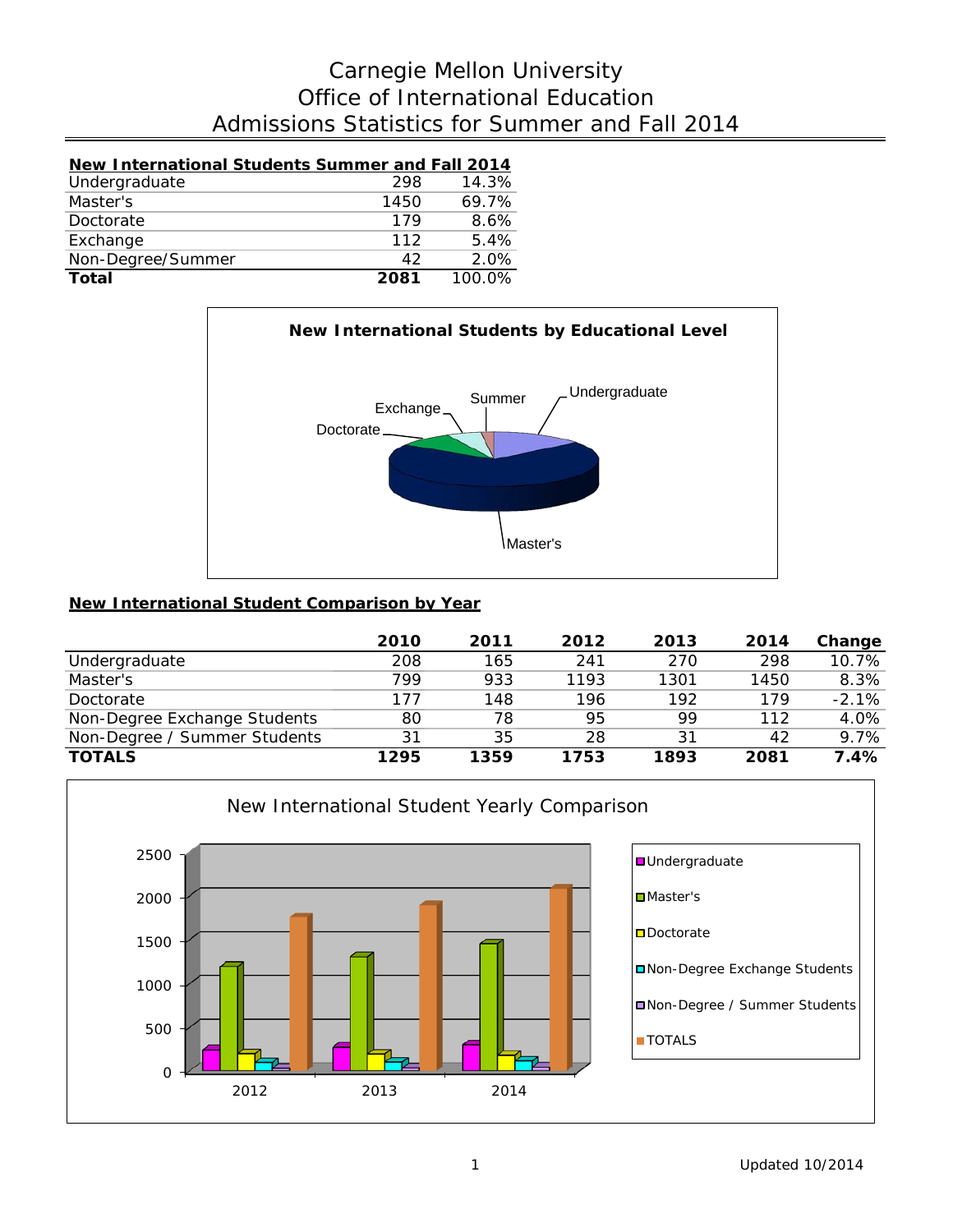# Admissions Statistics for Summer and Fall 2014 Office of International Education Carnegie Mellon University

#### **New International Students by Region**

|                  |           |          |     |                    | Non-          |       |
|------------------|-----------|----------|-----|--------------------|---------------|-------|
|                  |           |          |     |                    | Degree/       |       |
|                  | Undergrad | Master's |     | Doctorate Exchange | <b>Summer</b> | Total |
| Africa           |           | 4        |     | О                  |               | 26    |
| Asia             | 270       | 1345     | 110 | 40                 | 24            | 1789  |
| Europe           | 6         | 27       | 37  | 23                 | 8             | 101   |
| Latin America    | ⌒         | 28       | 8   |                    |               | 42    |
| Middle East      | 3         |          | 11  | 36                 |               | 62    |
| North America    | 12        | 25       | h   | 2                  | h             | 51    |
| Oceania          | 4         |          |     | 3                  |               | Q     |
| <b>Stateless</b> |           |          |     |                    |               |       |
| <b>Total</b>     | 298       | 1450     | 179 | 112                | 42            | 2081  |



#### **Primary Sources of Funding**

|                            |       |          |           | Non-Degree/ |           |       |  |
|----------------------------|-------|----------|-----------|-------------|-----------|-------|--|
|                            | Ugrad | Master's | Doctorate | Exchange    | Summer    | Total |  |
| Current/Future Employer    |       |          |           |             |           |       |  |
| Home Govt or University    |       | 20       | 10        | 26          |           |       |  |
| Personal & Family Funds    | 286   | 1393     |           | 83          | $4^\circ$ | 1811  |  |
| Private Sponsor            |       | 25       |           |             |           | 30    |  |
| U.S. College or University |       |          | 161       |             |           | 172   |  |
| <b>Totals</b>              | 298   | 1450     | 179       | 112         |           | 2081  |  |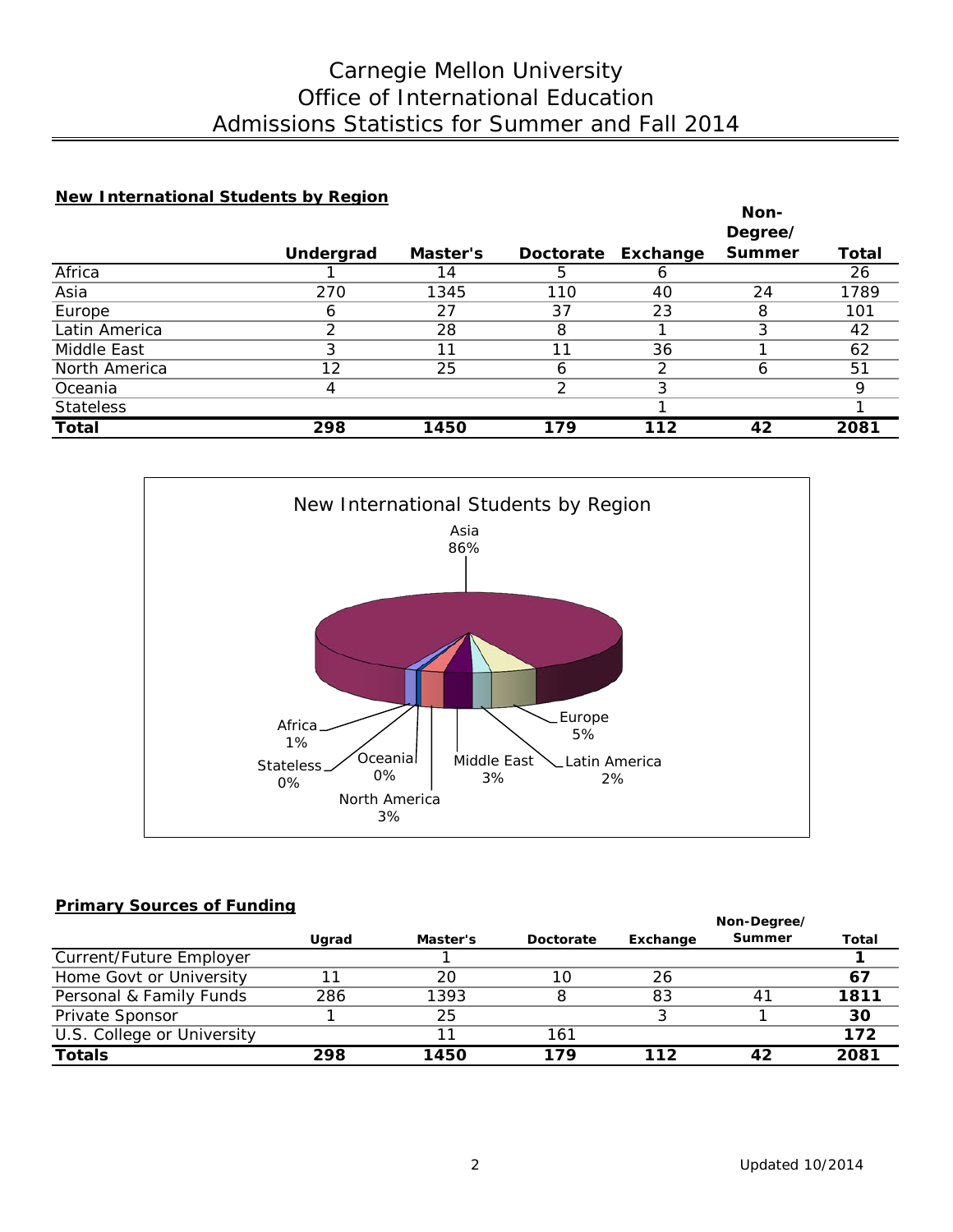# Carnegie Mellon University Office of International Education Admissions Statistics for Summer and Fall 2014

## **New International Students by Country of Citizenship**

|                      |                 |                 |                 |                 | Non-           |                         |
|----------------------|-----------------|-----------------|-----------------|-----------------|----------------|-------------------------|
|                      |                 |                 |                 |                 | Degree/        |                         |
| Country              | Ugrad           | Master's        | Doctorate       | <b>Exchange</b> | <b>Summer</b>  | <b>Total</b>            |
| Algeria              |                 | 1               |                 |                 |                | 1                       |
| Argentina            |                 | $\overline{2}$  |                 |                 |                | $\overline{2}$          |
| Australia            | $\overline{3}$  |                 | 1               | $\overline{2}$  |                | $\overline{\mathbf{6}}$ |
| <b>Bahrain</b>       | $\overline{1}$  |                 |                 |                 | $\overline{1}$ | $\overline{2}$          |
| Bangladesh           |                 |                 | 1               | $\overline{2}$  |                | $\overline{\mathbf{3}}$ |
| Belgium              |                 | 1               |                 |                 |                | 1                       |
| <b>Brazil</b>        | 1               | $\overline{2}$  | 1               |                 |                | $\overline{\mathbf{4}}$ |
| Bulgaria             |                 |                 |                 |                 | $\overline{1}$ | $\overline{\mathbf{1}}$ |
| Canada               | $\overline{12}$ | 20              | 5               | 1               | $\overline{5}$ | $\overline{43}$         |
| Chile                |                 | $\overline{3}$  | $\overline{3}$  | 1               |                | $\overline{\mathbf{z}}$ |
| China                | 137             | 710             | 54              | 14              | 16             | 931                     |
| Colombia             |                 | $\overline{8}$  | $\overline{2}$  |                 | $\overline{2}$ | 12                      |
| Costa Rica           |                 | $\overline{1}$  | $\overline{1}$  |                 | 1              | $\overline{\mathbf{3}}$ |
| Croatia              |                 |                 | 1               |                 |                | 1                       |
| Dominican Republic   | 1               |                 |                 |                 |                | $\overline{\mathbf{1}}$ |
| Ecuador              |                 | $\overline{3}$  |                 |                 |                | $\overline{\mathbf{3}}$ |
| Egypt                |                 | $\overline{2}$  | $\overline{2}$  | $\overline{2}$  |                | $\overline{\mathbf{6}}$ |
| Finland              |                 |                 |                 | 1               |                | $\overline{1}$          |
| France               |                 | 1               | $\overline{2}$  | $\overline{3}$  | $\overline{1}$ | $\overline{\mathbf{z}}$ |
| Germany              |                 | $\overline{1}$  | $\overline{2}$  | $\overline{6}$  |                | 9                       |
| Ghana                |                 | $\overline{1}$  |                 |                 |                | 1                       |
| Greece               |                 | $\overline{3}$  | $\overline{2}$  |                 | 1              | 6                       |
| Guatemala            |                 | $\overline{5}$  |                 |                 |                | $\overline{\mathbf{5}}$ |
|                      | $\overline{3}$  | $\overline{6}$  |                 |                 |                | $\overline{10}$         |
| Hong Kong<br>Iceland |                 |                 | 1<br>1          |                 |                | $\overline{1}$          |
| India                | 33              | 503             | $\overline{27}$ | 9               |                | 573                     |
|                      |                 | $\overline{11}$ |                 | $\overline{1}$  | 1              | $\overline{13}$         |
| Indonesia            | 1               |                 |                 |                 |                |                         |
| Iran                 |                 | $\overline{2}$  | $\overline{3}$  |                 |                | $\overline{\mathbf{5}}$ |
| <b>Israel</b>        |                 | 1               | $\overline{4}$  | $\overline{2}$  |                | $\overline{\mathbf{z}}$ |
| Italy                |                 |                 | $\overline{2}$  | $\overline{3}$  |                | $\overline{5}$          |
| Japan                | 1               | 9               |                 | 1               |                | 11                      |
| Jordan               |                 |                 |                 | 1               |                | $\overline{1}$          |
| Kenya                |                 |                 |                 | 1               |                | 1                       |
| Korea, South         | 64              | $\overline{27}$ | 9               | $\overline{1}$  | $\overline{4}$ | 105                     |
| Kuwait               | 1               |                 |                 |                 |                | 1                       |
| Kyrgyzstan           | $\overline{1}$  | $\overline{1}$  |                 |                 |                | $\overline{2}$          |
| Lebanon              |                 | $\overline{3}$  | 1               | 1               |                | $\overline{\mathbf{5}}$ |
| Macedonia            |                 |                 | $\overline{1}$  |                 |                | $\overline{\mathbf{1}}$ |
| Macau                | 1               | 1               |                 |                 |                | $\overline{2}$          |
| Malaysia             | $\overline{1}$  | $\overline{1}$  | $\overline{2}$  | $\overline{2}$  |                | $\overline{\mathbf{6}}$ |
| Mauritius            |                 | $\overline{1}$  |                 | $\overline{1}$  |                | $\overline{2}$          |
| Mexico               |                 | $\overline{5}$  | $\overline{1}$  | $\overline{1}$  | $\overline{1}$ | $\overline{\mathbf{8}}$ |
| Moldova              |                 | $\overline{1}$  |                 |                 |                | $\overline{\mathbf{1}}$ |
| Morocco              |                 | $\overline{1}$  |                 | $\overline{1}$  |                | $\overline{2}$          |
| Nepal                |                 | $\overline{1}$  | 1               |                 |                | $\overline{2}$          |
| Netherlands          |                 | $\overline{1}$  | $\overline{1}$  |                 |                | $\overline{2}$          |
| New Zealand          | $\overline{1}$  |                 | 1               | $\overline{1}$  |                | $\overline{\mathbf{3}}$ |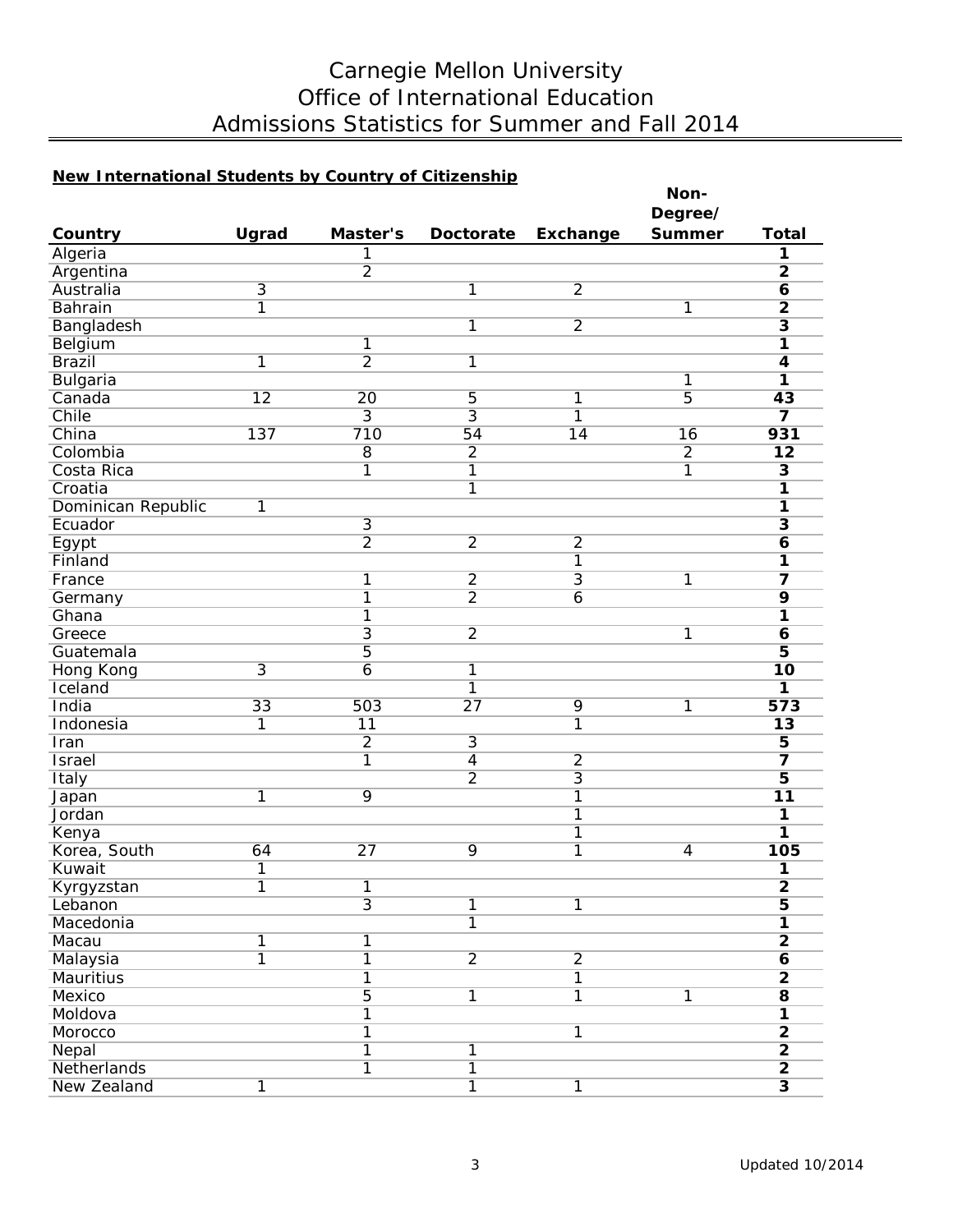|                       |                 |                         |                         |                 | Non-           |                         |
|-----------------------|-----------------|-------------------------|-------------------------|-----------------|----------------|-------------------------|
|                       |                 |                         |                         |                 | Degree/        |                         |
| Country               | Ugrad           | Master's                | <b>Doctorate</b>        | Exchange        | <b>Summer</b>  | <b>Total</b>            |
| Nicaragua             |                 | 1                       |                         |                 |                | 1                       |
| Nigeria               | 1               | 6                       | 1                       |                 |                | $\overline{8}$          |
| Oman                  |                 |                         |                         | 1               |                | 1                       |
| Pakistan              |                 | $\overline{1}$          | $\overline{2}$          | $\overline{8}$  |                | $\overline{11}$         |
| Peru                  |                 | $\overline{1}$          |                         |                 |                | 1                       |
| Portugal              |                 | 1                       | 10                      | 1               |                | $\overline{12}$         |
| Qatar                 |                 |                         |                         | $\overline{24}$ |                | 24                      |
| Romania               |                 |                         | 1                       | 1               |                | $\overline{2}$          |
| Russia                |                 | $\overline{8}$          | 1                       | 1               |                | $\overline{10}$         |
| Rwanda                |                 | 1                       |                         |                 |                | 1                       |
| Saudi Arabia          | $\overline{1}$  | $\overline{4}$          | $\overline{\mathbf{1}}$ |                 |                | 6                       |
| Serbia                |                 |                         |                         |                 | 1              | 1                       |
| Singapore             | $\overline{19}$ |                         | 1                       | $\overline{4}$  | 1              | $\overline{32}$         |
| South Africa          |                 |                         | $\overline{2}$          |                 |                | $\overline{2}$          |
| Spain                 |                 | 1                       | $\overline{2}$          |                 | 1              | $\overline{4}$          |
| Sri Lanka             |                 |                         |                         | $\overline{2}$  |                | $\overline{2}$          |
| <b>Stateless</b>      |                 |                         |                         | $\overline{1}$  |                | 1                       |
| Sweden                |                 | 1                       | $\overline{1}$          |                 |                | $\overline{2}$          |
| Switzerland           |                 |                         |                         | 7               |                | 7                       |
| Taiwan                | $\overline{4}$  | 55                      | $\overline{11}$         |                 | 1              | $\overline{71}$         |
| Thailand              | 5               | $\overline{12}$         | 1                       |                 | 1              | $\overline{19}$         |
| Trinidad & Tobago     |                 |                         | 1                       |                 |                | 1                       |
| Tunisia               |                 | 1                       |                         | 1               |                | $\overline{2}$          |
| Turkey                | 4               | 5                       | $\overline{10}$         |                 | $\overline{3}$ | $\overline{22}$         |
| <b>Ukraine</b>        |                 | $\overline{2}$          |                         |                 |                | $\overline{2}$          |
| <b>United Kingdom</b> | $\overline{2}$  | $\overline{\mathbf{1}}$ |                         |                 |                | $\overline{\mathbf{3}}$ |
| Venezuela             |                 | $\overline{2}$          |                         |                 |                | $\overline{2}$          |
| Vietnam               |                 | 1                       | $\overline{2}$          | $\overline{3}$  |                | $\overline{6}$          |
| Total                 | 298             | 1450                    | 179                     | 112             | 42             | 2081                    |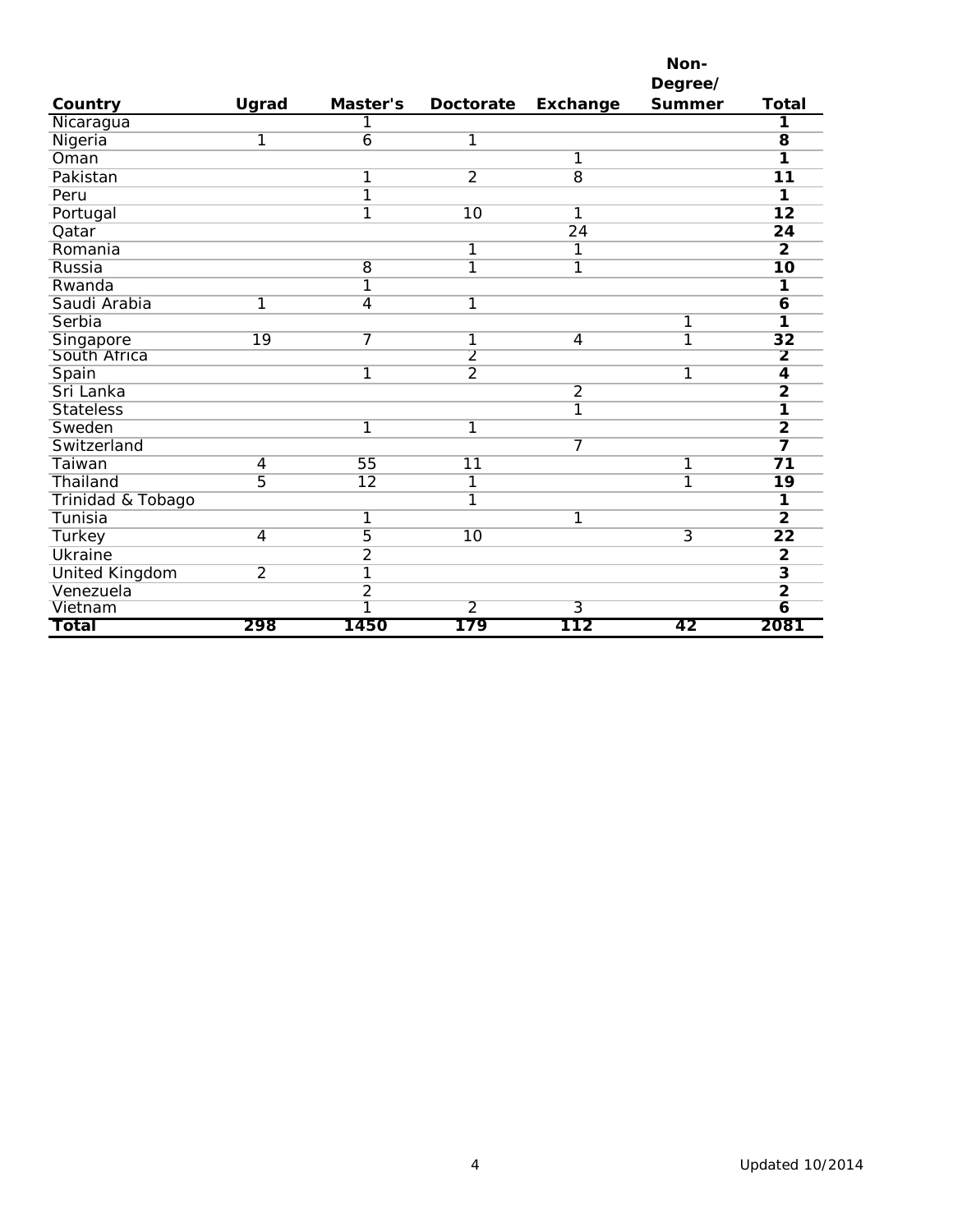# Carnegie Mellon University Office of International Education Admissions Statistics for Summer and Fall 2014

## **Colleges and Departments**

|                                                  |       |          |                  |          | Non-                     |
|--------------------------------------------------|-------|----------|------------------|----------|--------------------------|
| <b>CFA</b>                                       | Ugrad | Master's | <b>Doctorate</b> | Exchange | Degree/<br><b>Summer</b> |
| <b>Advanced Music Studies</b>                    |       |          |                  |          |                          |
| Architecture                                     | 22    |          |                  |          |                          |
| Architecture-Engineering-Construction Management |       | 17       |                  |          |                          |
| Art                                              | 4     |          |                  |          |                          |
| <b>Building Performance and Diagnostics</b>      |       | 5        |                  |          |                          |
| <b>Computational Design</b>                      |       |          |                  |          |                          |
| Design                                           |       |          |                  | 2        |                          |
| <b>Industrial Design</b>                         |       |          |                  | ◀        |                          |
| <b>Interaction Design</b>                        |       | 2        |                  |          |                          |
| Music                                            |       |          |                  |          | 14                       |
| Music and Technology                             |       | 3        |                  |          |                          |
| <b>Music Composition</b>                         |       |          |                  |          |                          |
| <b>Music Education</b>                           |       | 2        |                  |          |                          |
| Music Performance                                |       | 2        |                  |          | 3                        |
| Production Technology & Management               |       |          |                  |          |                          |
| Sustainable Design                               |       | 3        |                  |          |                          |
| Tangible Interaction Design                      |       |          |                  |          |                          |
| Urban Design                                     |       | 5        |                  |          |                          |
| Total                                            | 33    | 44       |                  | 3        | 19                       |

|                                                    |       |          |                  |          | <b>NON-</b> |
|----------------------------------------------------|-------|----------|------------------|----------|-------------|
|                                                    |       |          |                  |          | Degree/     |
| <b>CIT</b>                                         | Ugrad | Master's | <b>Doctorate</b> | Exchange | Summer      |
| <b>Biomedical Engineering</b>                      |       | 20       | 2                |          |             |
| <b>Chemical Engineering</b>                        | 4     | 41       | 6                | 6        |             |
| CIT Interdisciplinary                              |       |          |                  |          |             |
| Civil and Environmental Engineering                |       | 85       | 7                | 2        |             |
| Colloids, Polymers, and Surfaces                   |       | 3        |                  |          |             |
| Computational Design & Manufacturing               |       | 2        |                  |          |             |
| Electrical and Computer Engineering                | 7     | 45       | 40               | 3        |             |
| Energy Science, Technology and Policy              |       | 15       |                  |          |             |
| Engineering and Public Policy                      |       |          | 7                |          |             |
| General CIT                                        | 74    |          |                  |          |             |
| <b>Information Networking</b>                      |       | 50       |                  |          |             |
| Information Security Technology and Management     |       | 16       |                  |          |             |
| <b>Information Technology</b>                      |       |          |                  |          |             |
| Information Technology - Information Security      |       | 10       |                  |          |             |
| Information Technology - Mobility                  |       | 31       |                  |          |             |
| Information Technology - Software Management       |       | 9        |                  |          |             |
| Materials Science and Engineering                  |       | 11       | $\overline{7}$   | 2        |             |
| Mechanical Engineering                             |       | 41       | 12               | 3        |             |
| Silicon Valley - Electrical & Computer Engineering |       | 59       | 3                |          |             |
| Silicon Valley - Software Management               |       | 34       |                  |          |             |
| Total                                              | 85    | 473      | 84               | 17       | Ο           |

|                                            |          |           |          | Non-<br>Degree/ |
|--------------------------------------------|----------|-----------|----------|-----------------|
| <b>Heinz College</b>                       | Master's | Doctorate | Exchange | Summer          |
| Arts Management                            |          |           |          |                 |
| Entertainment Industry Management          |          |           |          |                 |
| Health Care Policy and Management          |          |           |          |                 |
| Information Security Policy and Management |          |           |          |                 |
| <b>Information Systems Management</b>      | 237      |           |          |                 |
| <b>Public Management</b>                   |          |           |          |                 |
| Public Policy and Management               | 30       |           | 14       |                 |
| Total                                      | 295      |           | 17       |                 |

**Non-**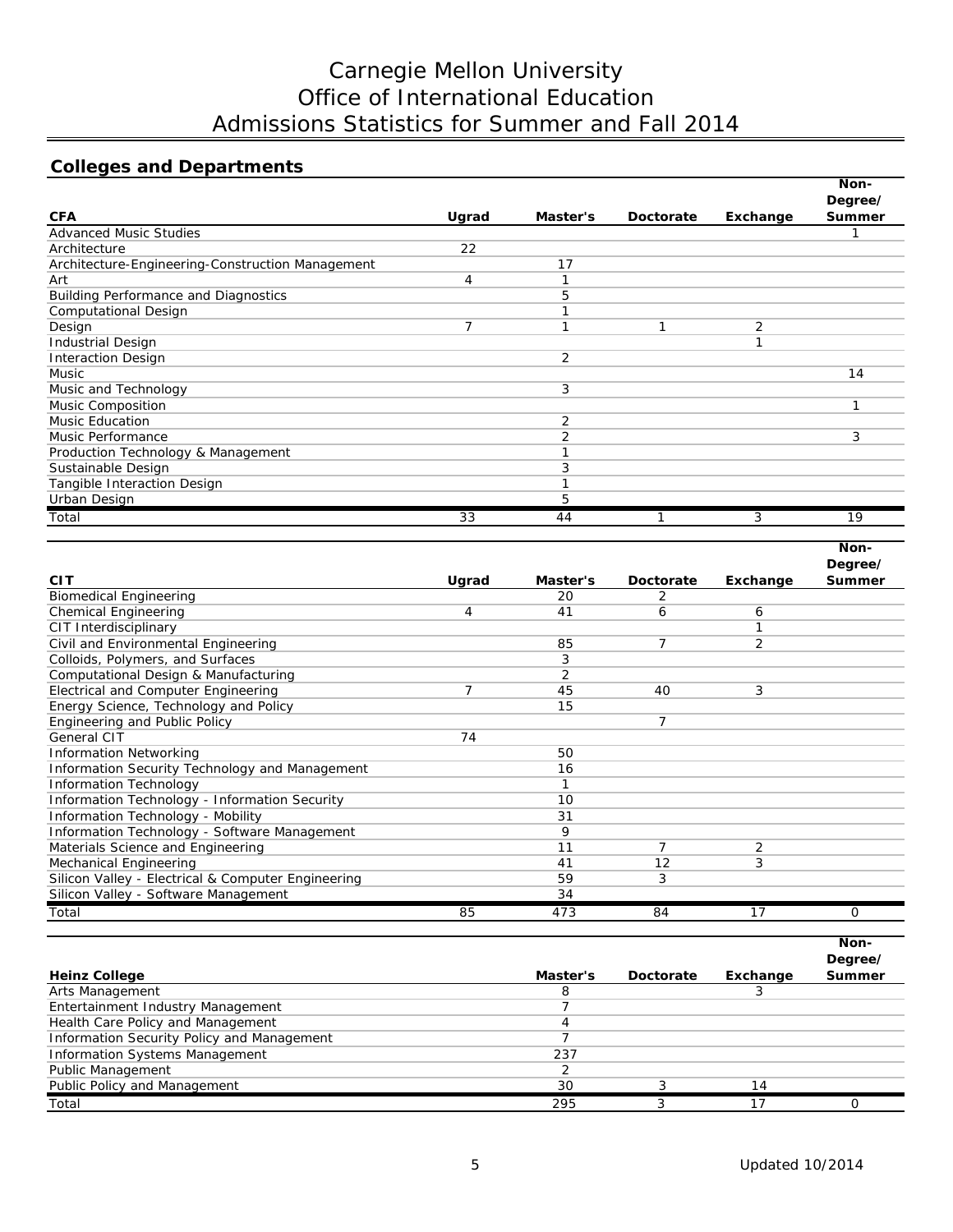## **Colleges and Departments (continued)**

|                                          |                |                 |                  |                | Non-           |
|------------------------------------------|----------------|-----------------|------------------|----------------|----------------|
|                                          |                |                 |                  |                | Degree/        |
| <b>Dietrich College</b>                  | Ugrad          | Master's        | <b>Doctorate</b> | Exchange       | Summer         |
| Applied Second Language Acquisition      |                | 2               |                  |                |                |
| Economics                                | $\mathbf{1}$   |                 |                  | 2              |                |
| English                                  |                |                 |                  | $\mathbf{1}$   |                |
| <b>Decision Science</b>                  | $\mathbf{1}$   |                 |                  |                |                |
| <b>General HSS</b>                       | 52             |                 |                  |                |                |
| History                                  |                |                 | 1                |                |                |
| Humanities                               | $\overline{2}$ |                 |                  |                |                |
| <b>Information Systems</b>               | $\overline{7}$ |                 |                  |                |                |
| Literary and Cultural Studies            |                |                 | 1                |                |                |
| Logic, Computation, and Methodology      |                | $\mathbf{1}$    | 3                |                |                |
| Modern Languages                         | $\mathbf{1}$   |                 |                  |                |                |
| Philosophy                               |                |                 |                  | 1              |                |
| Professional Writing                     |                | 1               |                  |                |                |
| Rhetoric                                 |                | $\mathbf{1}$    |                  |                |                |
| Second Language Acquisition              |                |                 | $\overline{2}$   |                |                |
| <b>Statistical Practice</b>              |                | 5               |                  |                |                |
| <b>Statistics</b>                        | 1              |                 | 3                |                |                |
| Statistics and Machine Learing           |                |                 | $\mathbf{1}$     |                |                |
| Total                                    | 65             | 10              | 11               | $\overline{4}$ | $\overline{O}$ |
|                                          |                |                 |                  |                |                |
|                                          |                |                 |                  |                | Non-           |
|                                          |                |                 |                  |                | Degree/        |
| <b>MCS</b>                               | Ugrad          | Master's        | <b>Doctorate</b> | Exchange       | Summer         |
| <b>Biological Sciences</b>               | $\overline{2}$ |                 | 5                |                |                |
| Chemistry                                | $\mathbf{1}$   |                 | $\overline{7}$   |                |                |
| <b>Computational Biology</b>             |                | 14              |                  |                |                |
| <b>General MCS</b>                       | 41             |                 |                  |                |                |
| <b>Mathematical Sciences</b>             | 3              |                 | 4                |                |                |
| Physics                                  |                |                 | 8                |                |                |
| Total                                    | 47             | $\overline{14}$ | $\overline{24}$  | 0              | $\overline{O}$ |
|                                          |                |                 |                  |                |                |
|                                          |                |                 |                  |                | Non-           |
|                                          |                |                 |                  |                | Degree/        |
| <b>SCS</b>                               | Ugrad          | Master's        | Doctorate        | Exchange       | Summer         |
| Biotechnology Innovation and Computation |                | 40              |                  |                |                |
| Computation, Organizations & Society     |                |                 | 1                |                |                |
| <b>Computational Biology</b>             |                |                 | $\overline{2}$   |                |                |
| <b>Computational Data Science</b>        |                | 66              |                  |                |                |
|                                          |                |                 |                  |                |                |

| Computational Bloidgy                              |    |     |    |   |  |
|----------------------------------------------------|----|-----|----|---|--|
| <b>Computational Data Science</b>                  |    | 66  |    |   |  |
| <b>Computer Science</b>                            | 34 | 29  | 14 | 9 |  |
| Educational Technology & Applied Learning Sciences |    | 9   |    |   |  |
| Human-Computer Interaction                         |    | 16  | 3  |   |  |
| Information Technology (eBusiness Technology)      |    | 76  |    |   |  |
| Information Technology (Embedded SE)               |    | 5   |    |   |  |
| Information Technology (Privacy Engineering)       |    |     |    |   |  |
| Information Technology (Software Engineering)      |    | 32  |    |   |  |
| <b>Intelligent Information Systems</b>             |    | 11  |    |   |  |
| Language and Information Technologies              |    |     |    |   |  |
| Language Technologies                              |    | 23  |    |   |  |
| Machine Learning                                   |    | 5   | 4  |   |  |
| Robotic Systems Development                        |    | 23  |    |   |  |
| Robotics                                           |    | 21  | 11 |   |  |
| Robotics Technology                                |    | 9   |    |   |  |
| Software Engineering                               |    | 18  | 6  |   |  |
| Total                                              | 34 | 386 | 42 | 9 |  |
|                                                    |    |     |    |   |  |

|                                |       |          |           |          | Non-    |
|--------------------------------|-------|----------|-----------|----------|---------|
|                                |       |          |           |          | Degree/ |
| <b>Tepper</b>                  | Uarad | Master's | Doctorate | Exchange | Summer  |
| <b>Business Administration</b> | 23    |          |           |          |         |
| <b>Computational Finance</b>   |       | 76       |           |          |         |
| Economics                      |       |          |           |          |         |
| Industrial Administration      |       |          | 12        |          |         |
| Total                          | 23    | 148      | 14        |          |         |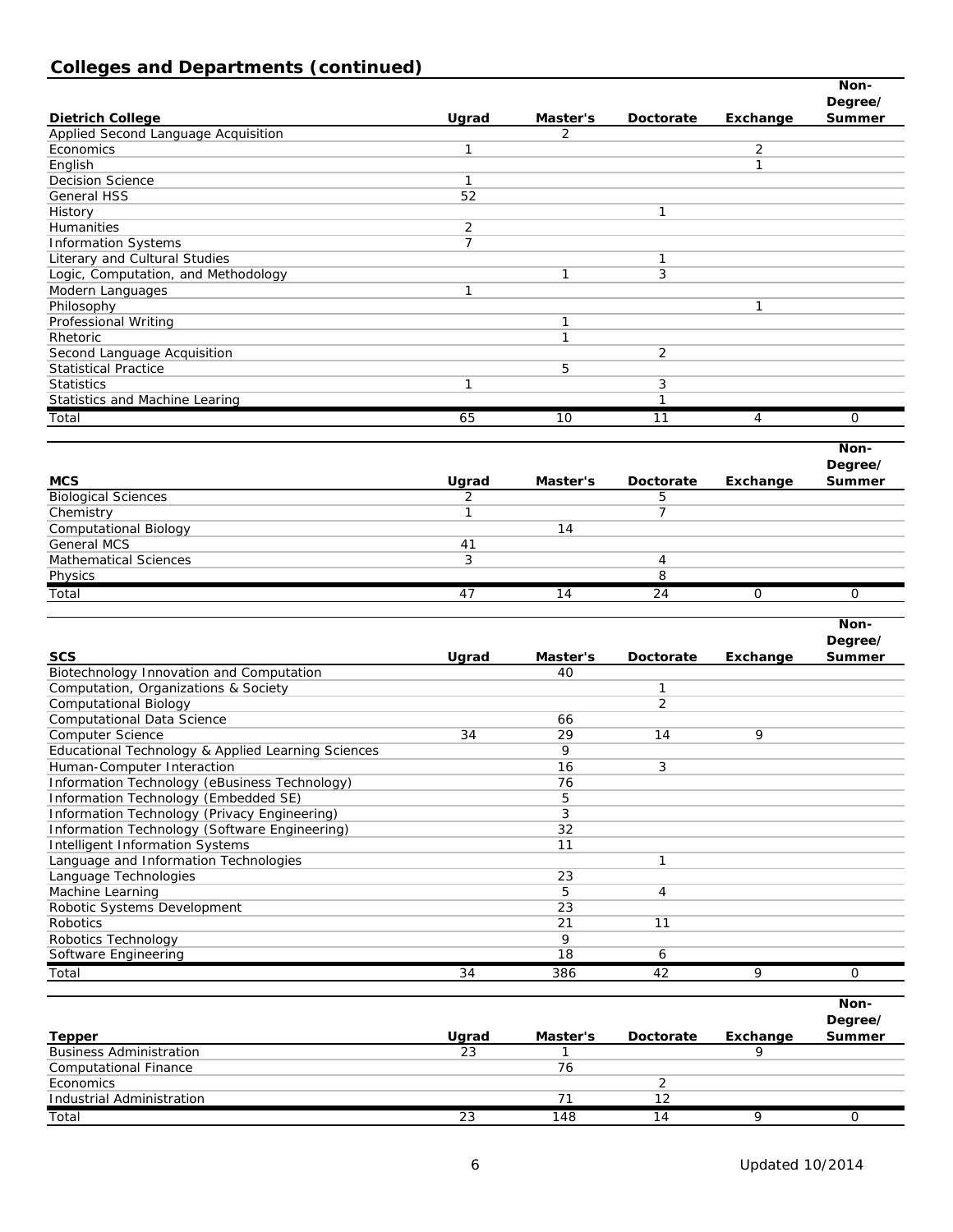# **Colleges and Departments (continued)**

|                                      |       |          |           |          | Non-<br>Degree/ |
|--------------------------------------|-------|----------|-----------|----------|-----------------|
| <b>CMU</b>                           | Uarad | Master's | Doctorate | Exchange | Summer          |
| Entertainment Technology             |       | 60       |           |          |                 |
| Humanities and Arts                  |       |          |           |          |                 |
| Pre-College                          |       |          |           |          | 23              |
| Product Development                  |       | 20       |           |          |                 |
| <b>Qatar Biological Sciences</b>     |       |          |           | 5        |                 |
| <b>Qatar Business Administration</b> |       |          |           | 21       |                 |
| <b>Qatar Computer Science</b>        |       |          |           | 10       |                 |
| <b>Qatar Information Systems</b>     |       |          |           | 17       |                 |
| Science and Arts                     |       |          |           |          |                 |
| Science and Humanities Scholars      | 9     |          |           |          |                 |
| Total                                | 11    | 80       | 0         | 53       | 23              |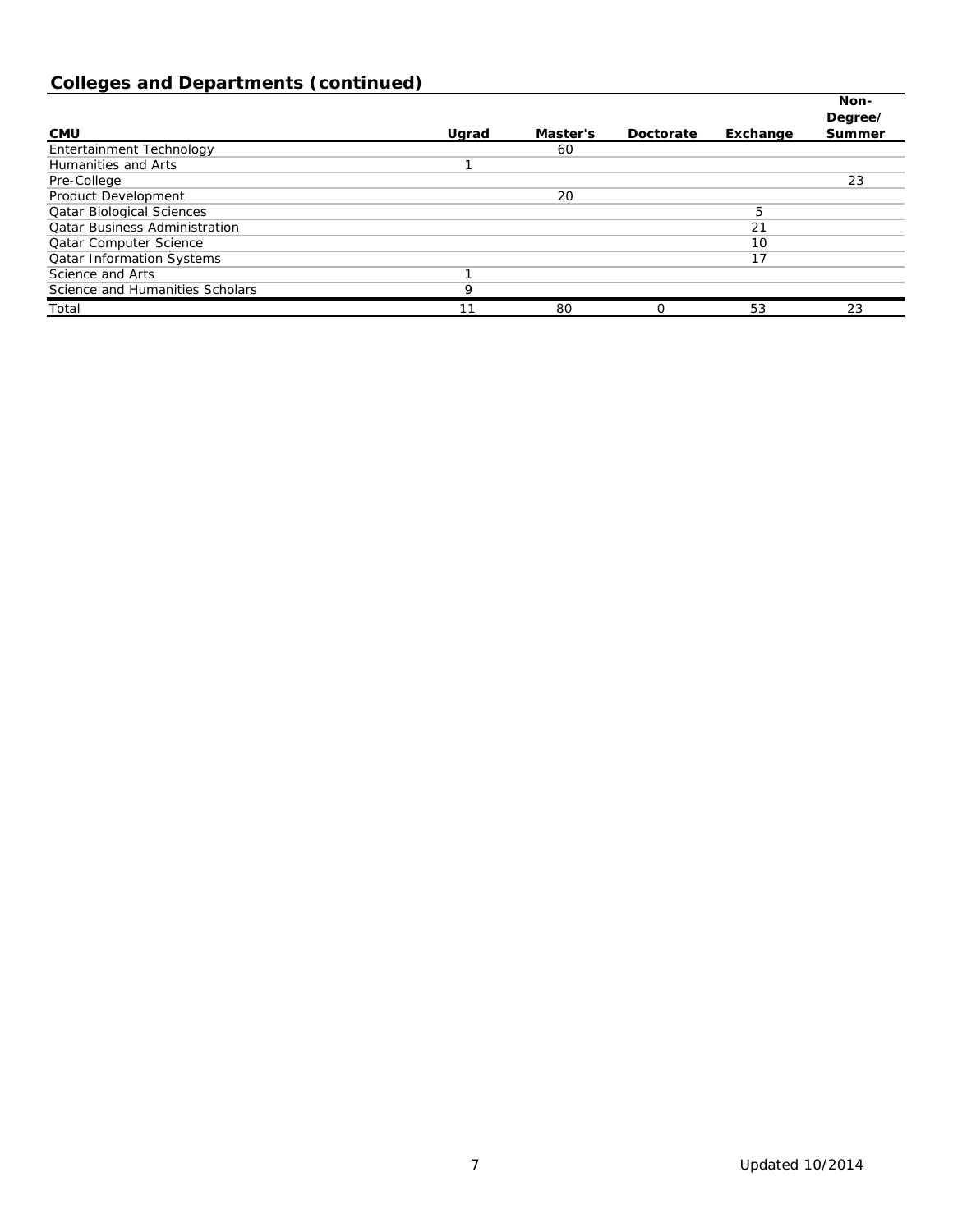## Carnegie Mellon University Office of International Education Admissions Statistics for Summer and Fall 2014

#### **New Undergraduate Students New Master's Students**

- 
- 
- 
- 
- 

- 
- 2. South Korea (64)<br>3. India (33)
- 
- 3. India (33) 3. Taiwan (55) 3. Taiwan (55) 3. Taiwan (55) 3. Taiwan (55) 3. Taiwan (55) 3. Taiwan (55) 3. Taiwan (55) 3. Taiwan (55) 3. Taiwan (55) 3. Taiwan (55) 3. Taiwan (55) 3. Taiwan (55) 3. Taiwan (55) 3. Taiwan (55
- 

Top 5 Programs Top 5 Programs Top 5 Programs Top 5 Programs Top 5 Programs Top 5 Programs Top 5 Programs Top 5 Programs Top 5 Programs Top 5 Programs Top 5 Programs Top 5 Programs Top 5 Programs Top 5 Programs Top 5 Progra

- 1. Electrical and Computer Engineering (40) 1. Qatar Business Administration (21)<br>2. Computer Science (14) 2. Qatar Information Systems (17)
- 
- 
- 3. Industrial Administration (12)<br>5. Robotics (11)
- 

Top 5 Countries<br>1. China (54)

- 
- 
- 3. Taiwan (11) 2. China (14)
- 4. Portugal (10)
- 

#### **All New International Students**

Top 5 Programs

- 1. Information Systems Management (237)
- 2. Electrical and Computer Engineering (95)
- 3. Civil and Environmental Engineering (94)
- 4. Computer Science (86)
- 5. Industrial Administration (83)

Top 5 Countries

- 1. China (931)
- 2. India (573)
- 3. South Korea (105)
- 4. Taiwan (71)
- 5. Canada (43)

Top 5 Programs Top 5 Programs Top 5 Programs Top 5 Programs Top 5 Programs Top 5 Programs Top 5 Programs Top 5 Programs Top 5 Programs Top 5 Programs Top 5 Programs Top 5 Programs Top 5 Programs Top 5 Programs Top 5 Progra

- 1. Information Systems Management (237)
- 2. General HSS (52) <br>
2. Civil and Environmental Engineering (85)<br>
3. Computational Finance (76)
- 3. General MCS (41) <br>
4. Computer Science (34) <br>
3. Information Technology (eB
- 4. Computer Science (34) 3. Information Technology (eBusiness) (76)<br>5. Business Administration (23) 5. Computational Data Science (66)
	- 5. Computational Data Science (66)

Top 5 Home Countries Top 5 Home Countries Top 5 Home Countries<br>
1. China (137) 1. China (137)

- 1. China (710)<br>2. India (503)
- 
- 
- 4. Singapore (19) 1. 2010 1. 2010 1. 2010 1. 2010 1. 2010 1. 2010 1. 2010 1. 2010 1. 2010 1. 2010 1. 2010 1. 20<br>1. Canada (12) 2. 2010 1. 2010 1. 2010 1. 2010 1. 2010 1. 2010 1. 2010 1. 2010 1. 2010 1. 2010 1. 2010 1. 2010
	- 5. Canada (20)

#### **New Doctoral Students New Exchange Students**

- 
- 2. Computer Science (14) 2. Qatar Information Systems (17)
	- 3. Public Policy and Management (14) 4. Qatar Computer Science (10)
	-
	- 5. Business Administration (9)
	- 5. Computer Science (9)

1. China (54) Top 5 Countries<br>
2. India (27) 2. India (27) 2. India (27) 2. India (27) Top 5 Countries<br>
2. India (27) 2. India (27) 2. India (27) 2. India (27) 2. India (27) 2. India (27) 2. India (27) 2. India (27)

- 1. Qatar (24)<br>2. China (14)
- 
- 
- 4. Turkey (10) 4. Pakistan (8)
	- 5. Switzerland (7)